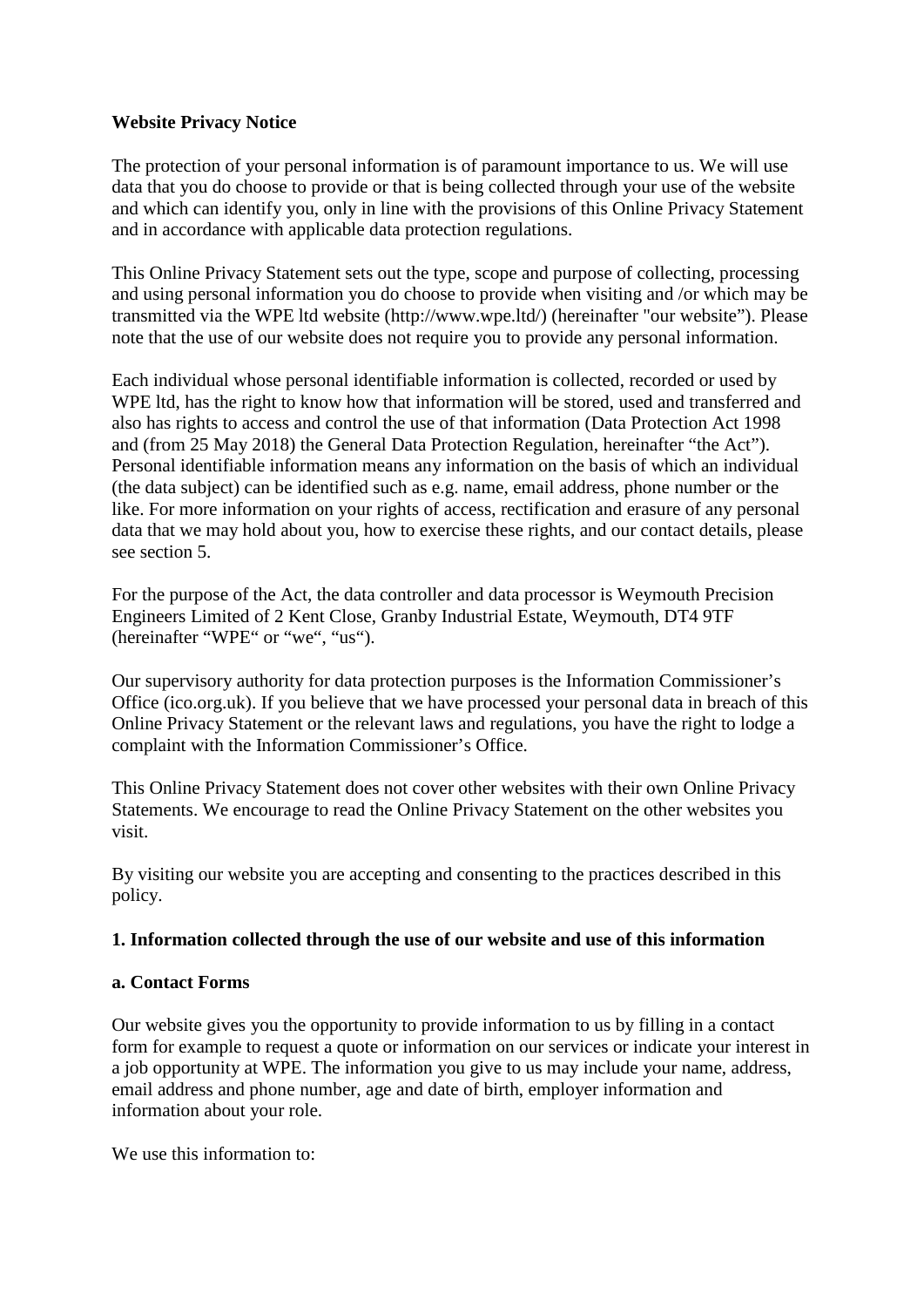provide you with the information, products and services that you request;

Please be aware that data transfer via the internet (e.g. when communicating via email) is subject to security risks. Therefore, complete protection against third-party access to transferred data cannot be ensured.

# **b. Log information**

When you visit our website we collect standard internet log information and details of visitor behaviour patterns, such as:

- Date and time of your visit;
- type and version of the browser you use;
- operating system;
- your Internet Protocol (IP) address
- the full URL clickstream to, through and from our website (e.g. websites that you have visited and products viewed or searched for, page response times, download errors, length of visits to certain pages, page interaction (such as scrolling, clicks and mouse-overs) and methods used to browse away from the page);
- time zone setting; and
- plug in types and version for system administration.

This anonymous data enables us to further develop and enhance our website. We use Lead Forensics Ltd to process the collected data and identify businesses that have repeatedly visited our website. We do not attempt to find your personal identity as a result of your visit to our website. We will not associate any data collected in this way with any personally identifying information from any other source in order to identify you.

#### **2. Storage and transfer of information to third parties**

We will store your information on our secure servers and may share your personal information with other companies if required for legitimate business purposes to optimise our services to you.

We may transfer the personal information that we collect from you to a destination outside of the UK and, in some cases, outside of the European Economic Area (EEA) if necessary for the processing purposes we have described above (including where we transfer your personal information to third parties). In these cases, staff operating outside of the EEA who work for us or one of our suppliers may process your personal information. By submitting your personal information, you agree to this transfer, storing or processing.

We will ensure, where your personal information is transferred to third parties or outside of the EEA, that appropriate measures are in place to protect your personal information and ensure that it is processed in accordance with the Act at all times.

#### **3. Links to other websites**